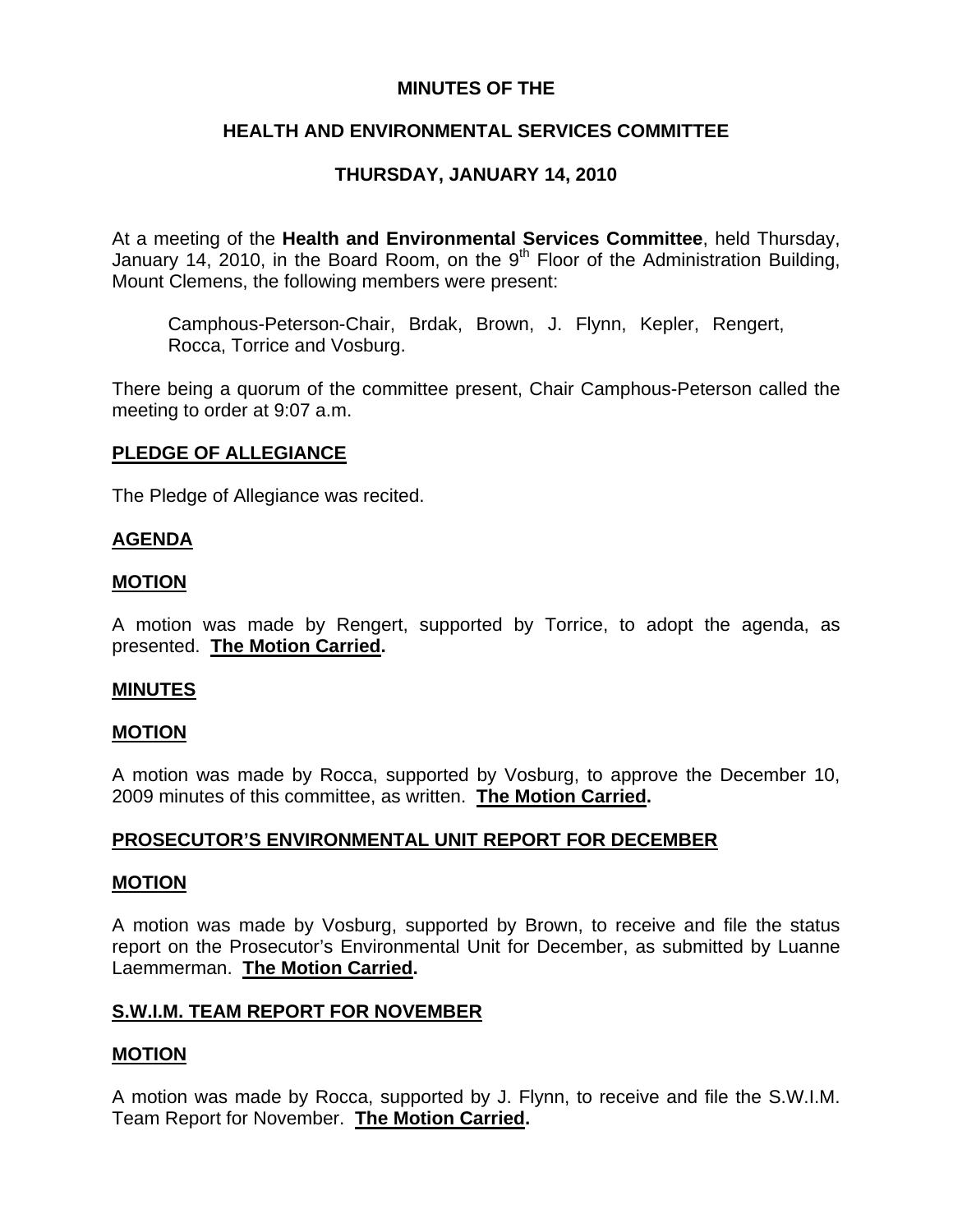### **REPORT ON 2009-10 H1N1 PROGRAM**

Dr. Lokar provided a report.

The following commissioners spoke: Brown and Rocca.

### **MOTION**

A motion was made by Vosburg, supported by Torrice, to receive and file the update on the H1N1 Program. **The Motion Carried.** 

### **AUTHORIZE HEALTH DEPARTMENT TO APPLY FOR U.S.E.P.A. GREAT LAKES RESTORATION INITIATIVE GRANTS**

### **COMMITTEE RECOMMENDATION – MOTION**

A MOTION WAS MADE BY VOSBURG, SUPPORTED BY ROCCA, TO RECOMMEND THAT THE BOARD OF COMMISSIONERS AUTHORIZE THE HEALTH DEPARTMENT TO APPLY FOR THE FOLLOWING U.S.E.P.A. GREAT LAKES RESTORATION INITIATIVE GRANTS:

- A) TO CONTINUE OPERATION OF THE ILLICIT DISCHARGE ELIMINATION PROGRAM
- B) TO CONTINUE OPERATION OF THE HOUSEHOLD HAZARDOUS WASTE COLLECTION PROGRAM
- C) TO CONTINUE OPERATION OF THE HURON TO ERIE DRINKING WATER PROTECTION NETWORK FOR ONE YEAR
- D) TO PARTNER WITH THE MACOMB COUNTY OFFICE OF PUBLIC WORKS TO CONDUCT ILLICIT DISCHARGE ELIMINATION PROJECT ACTIVITIES IN THE VICINITY OF MACOMB COUNTY'S BATHING BEACHES
- E) TO PARTNER WITH THE WAYNE COUNTY DEPARTMENT OF PUBLIC SERVICES ON A REGIONAL ILLICIT DISCHARGE ELIMINATION PROGRAM
- F) TO PARTNER WITH THE MICHIGAN DEPARTMENT OF ENVIRONMENTAL QUALITY IN FOUR GRANT APPLICATIONS

The following commissioner spoke: J. Flynn.

Chair Camphous-Peterson called for a vote on the motion and **THE MOTION CARRIED.** 

#### **NEW BUSINESS**

Chair Camphous-Peterson thanked Tom Kalkofen for all his good work and wished him well in his retirement.